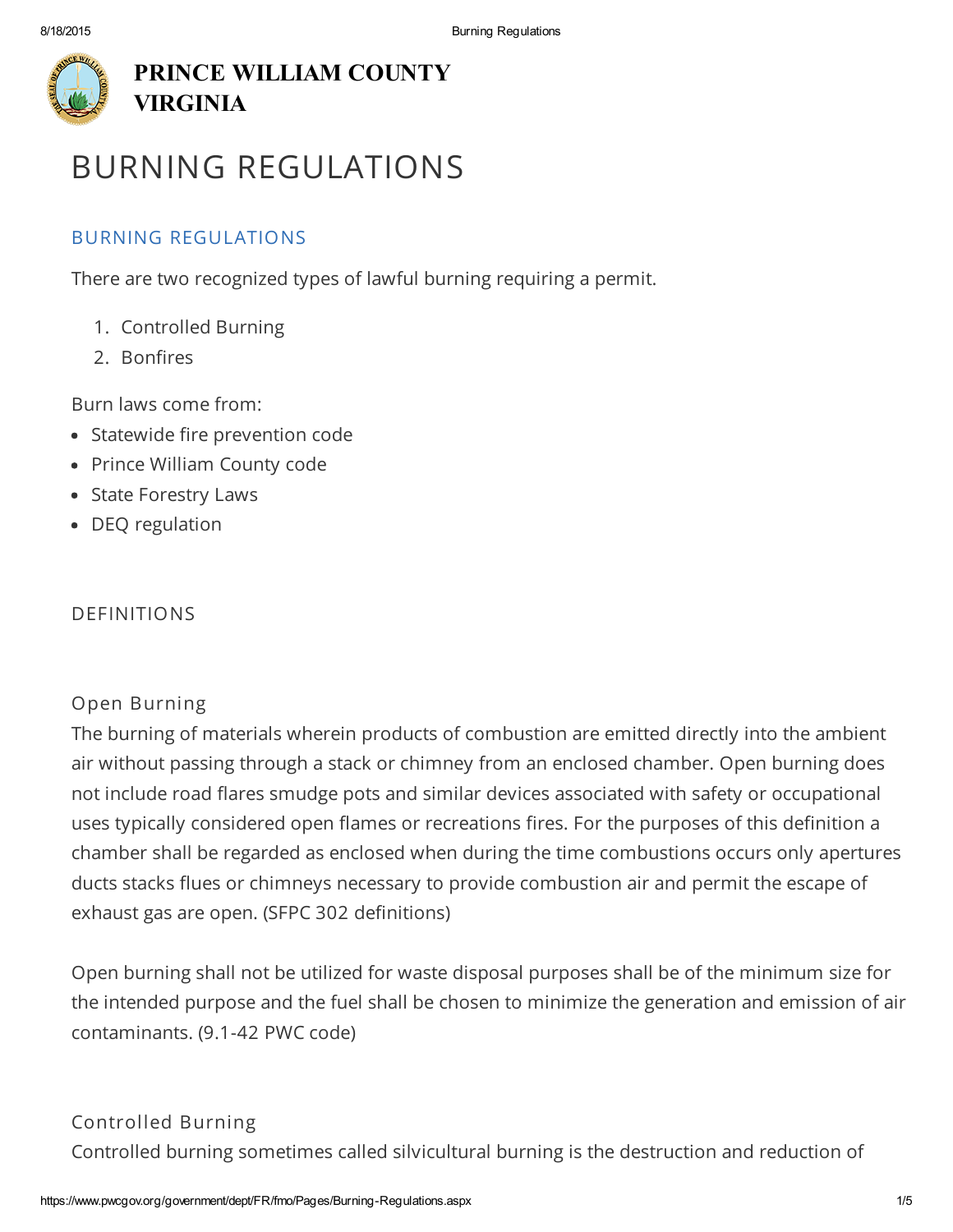#### 8/18/2015 **Burning Regulations Burning Regulations**

land-clearing waste through an open burning process resulting from permitted land-clearing operations natural disasters and may include the use of an Air Curtain Destructor (ACD) and /or a Pit Incinerator (PIT). Furthermore the burning of materials wherein products of combustion are emitted directly into the ambient air without passing through a stack or chimney from an enclosed chamber is classified as open burning. Controlled Burning is a form of open burning.

## Recreational Fire

An outdoor fire burning materials other than rubbish where the fuel being burned is not contained in an incinerator outdoor fireplace barbecue grill or barbecue pit and has a total fuel area of three feet or less in diameter and two feet or less in height for pleasure religious ceremonial cooking warmth or similar purposes. (SFPC 302 definitions)

### Bonfire

An outdoor fire utilized for ceremonial purposes. (SFPC 302 definitions) A bonfire shall not be more than 5 ft. by 5 ft. by 5 ft. in dimension and shall not burn longer than three hours. (9.1-44a PWC code)

### PERMITS

Recreational fires do not require a permit. (see definition for recreational fires above)

In accordance with the Statewide Fire Prevention Code a person shall not kindle or authorize to be kindled or maintained any open burning unless conducted and approved by the Prince William County Fire Marshal's Office.

A permit shall be obtained from the Prince William County Fire Marshal's Office prior to kindling a fire for recognized silvicultural or range or wildlife management practices prevention or control of disease or pests or a bonfire. Application for such approval shall only be presented by and permits issued to the owner of the land upon which the fire is to be kindled. (SFPC 307.2)

Burn permits are also referred to as Hazardous Use Permits and must be applied for by calling the Fire Marshal's Office at 703-792-6360 or obtaining an application at [www.pwcgov.org/fire](https://www.pwcgov.org/fire)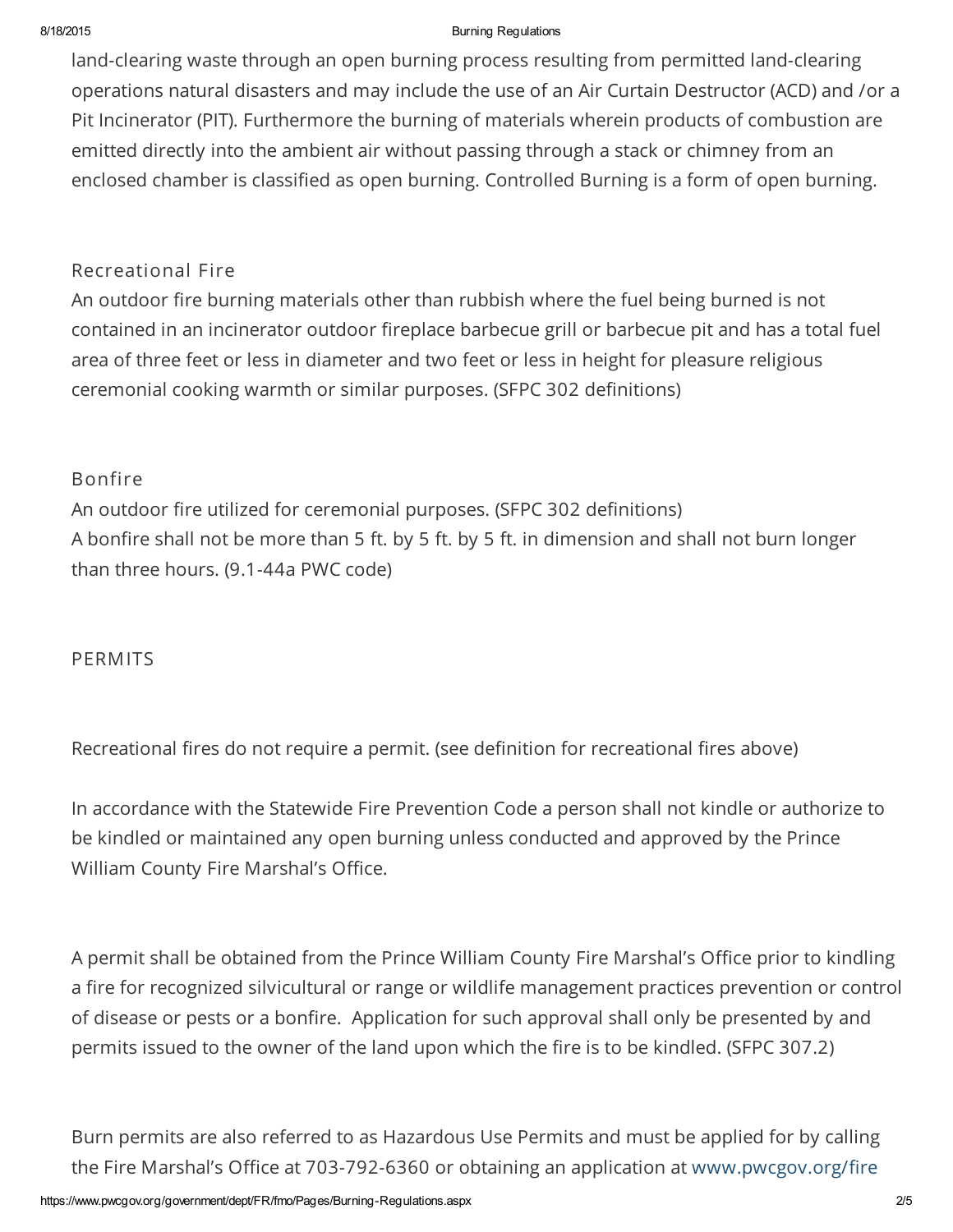under the Fire and Rescue Code [Compliance](https://www.pwcgov.org/government/dept/FR/fmo/Pages/default.aspx) and Permits section.

Permits do require a non refundable fee. (Please call or view website info. to see permit fees). Permits must be applied for and paid in full at least 72 hours before burning is planned to be conducted. (Sec. 9.1-40b PWC code)

LOCATION

Controlled burning shall be conducted as to maintain 1000 feet of clearance from any occupied building. Controlled burning shall not take place within 300ft. of any woodland. (Sec. 9.1-41 PWC code)

A bonfire shall not be conducted within 50 ft. of a structure or combustible material unless the fire is contained in a BBQ pit. Conditions which could cause a fire to spread within 50 ft. of a structure shall be eliminated prior to ignition. (SFPC 307.4.1)

Recreational fires shall not be conducted within 25 ft. of a structure or combustible material. Conditions which could cause a fire to spread within 25 ft. of a structure shall be eliminated prior to ignition. (SFPC 307.4.2)

FIRE SAFETY REQUIREMENTS

Open burning; bonfires or recreational fires shall be constantly attended until the fire is extinguished. A minimum of one portable extinguisher with a minimum 4-A rating or other approved on-site fire-extinguishing equipment such as dirt sand water barrel garden hose or water truck shall be available for immediate utilization.

BURNING THAT IS NOT ALLOWED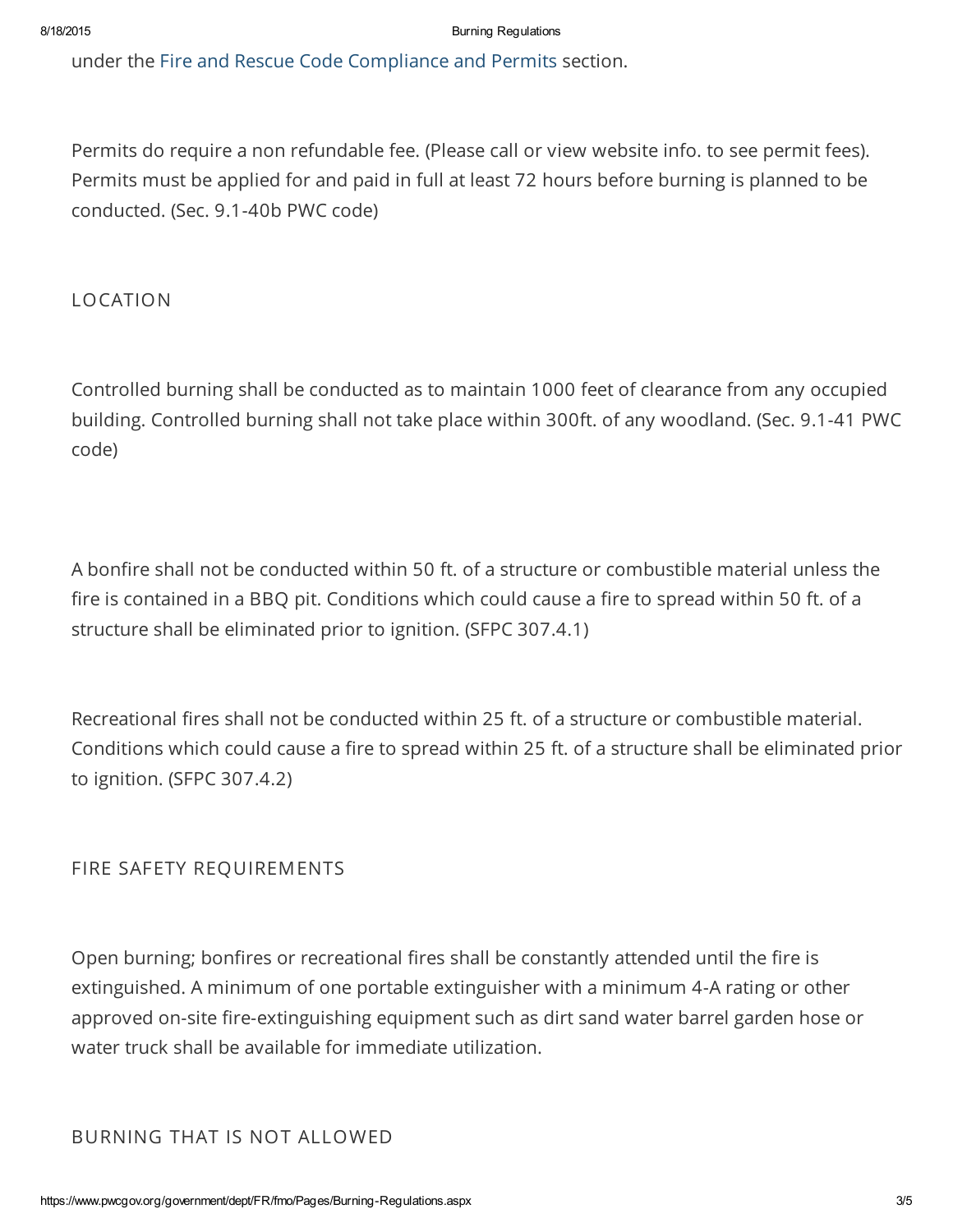#### 8/18/2015 **Burning Regulations Burning Regulations**

- Burning of leaves brush stumps branches ground cover and any other associated yard waste unless part of an allowable controlled burn. (see definition for controlled burning above)
- Burning of trash.
- Any other burning not approved by law and the County Fire Marshal.

BURNING RULES

A. Burning from February 15 through April 30 may only take place between 4 p.m. and 12 midnight. This is due to State Forest Laws that are in effect during this time. During these times winds are usually calmer and the relative humidity is increased. ( VA code 10.1-1142) Please see [www.dof.virginia.gov](http://www.dof.virginia.gov/) for more information.

B. Most burning from May through September is not permitted due to regulations set forth by the Department of Environmental Quality. Only recreational fires and bonfires are permitted. Bonfires will require a permit. (DEQ air regulations ch. 130) See [www.deq.state.va.us/](http://www.deq.state.va.us/) for more information.

C. Prior to the ignition and upon completion of any burning notification to the Prince William County Communications Center must be made at 703-792-6500. The location and permit number must be given at this time.

D. There are many items that shall not be burned. These include rubber tires asphaltic materials crankcase oil impregnated wood any rubber or petroleum based materials construction debris hazardous or toxic materials commercial industrial or residential waste household garbage and animal carcasses. (DEQ air regulations ch. 130)

E. Fuel for a bonfire shall consist only of seasoned dry firewood and shall be ignited with a small quantity of paper. The fire shall not be used for waste disposal purposes and the fuel shall be chosen to minimize the generation of air contaminants. (9.1-44b PWC code)

F. Open burning that is offensive or objectionable because of smoke or odor emissions or when atmospheric conditions or local circumstances make such fires hazardous shall be prohibited. (SFPC 307.1.1)

G. The Fire Code Official is authorized to order the extinguishment by the permit holder another person responsible or the Fire Department of open burning that creates or adds to a hazardous condition or objectionable situation. Burning may be suspended during unusually dry weather. (SFPC 307.3)